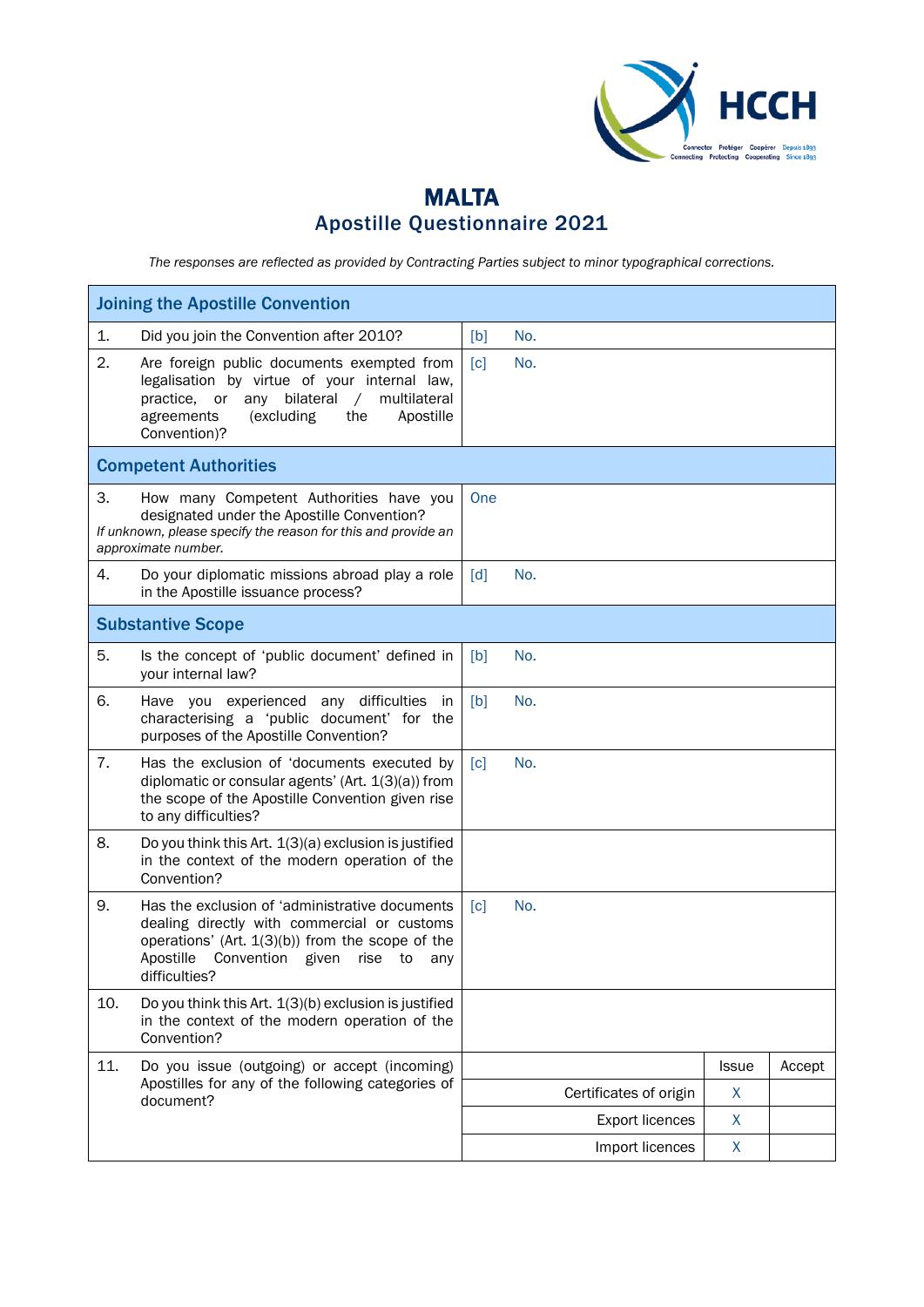|                                        |                                                                                                                                                                                                                                               | Health and safety certificates<br>issued by the relevant<br>X<br>government authorities or<br>agencies                                                                                               |                                        |                                                                                                                                                                                        |                      |   |
|----------------------------------------|-----------------------------------------------------------------------------------------------------------------------------------------------------------------------------------------------------------------------------------------------|------------------------------------------------------------------------------------------------------------------------------------------------------------------------------------------------------|----------------------------------------|----------------------------------------------------------------------------------------------------------------------------------------------------------------------------------------|----------------------|---|
|                                        |                                                                                                                                                                                                                                               | Certificates of products<br>registration                                                                                                                                                             |                                        | $\mathsf{X}$                                                                                                                                                                           |                      |   |
|                                        |                                                                                                                                                                                                                                               | Certificates of conformity                                                                                                                                                                           |                                        | X                                                                                                                                                                                      |                      |   |
|                                        |                                                                                                                                                                                                                                               |                                                                                                                                                                                                      |                                        | End user certificates<br>(i.e. documents certifying that the<br>buyer is the end user of acquired<br>goods)                                                                            | X                    |   |
|                                        |                                                                                                                                                                                                                                               |                                                                                                                                                                                                      |                                        | Commercial invoices                                                                                                                                                                    | $\mathsf{X}$         |   |
|                                        | <b>Apostille Process</b>                                                                                                                                                                                                                      |                                                                                                                                                                                                      |                                        |                                                                                                                                                                                        |                      |   |
|                                        | <b>Certification of Public Documents</b>                                                                                                                                                                                                      |                                                                                                                                                                                                      |                                        |                                                                                                                                                                                        |                      |   |
| 12.                                    | Do any of your public documents require some<br>other intermediate certification before the<br>issuance of an Apostille?                                                                                                                      | [b]                                                                                                                                                                                                  | upon the public document.              | No, an intermediate certification is not required<br>for any public document; Apostilles are issued directly                                                                           |                      |   |
|                                        | <b>Requesting an Apostille (Outgoing)</b>                                                                                                                                                                                                     |                                                                                                                                                                                                      |                                        |                                                                                                                                                                                        |                      |   |
| 13.                                    | How can an Apostille be requested?                                                                                                                                                                                                            | [a]                                                                                                                                                                                                  | In person.                             |                                                                                                                                                                                        |                      | X |
|                                        |                                                                                                                                                                                                                                               | [b]                                                                                                                                                                                                  | By post.                               |                                                                                                                                                                                        |                      |   |
|                                        |                                                                                                                                                                                                                                               | $\lceil c \rceil$                                                                                                                                                                                    | By email.                              |                                                                                                                                                                                        |                      |   |
|                                        |                                                                                                                                                                                                                                               | $\lceil d \rceil$                                                                                                                                                                                    | Through a website.                     |                                                                                                                                                                                        |                      |   |
|                                        |                                                                                                                                                                                                                                               | [e]                                                                                                                                                                                                  | Other.                                 |                                                                                                                                                                                        |                      |   |
| 14.                                    | When issuing an Apostille, do you enquire about<br>the State of destination?                                                                                                                                                                  | Yes, the enquiry is made orally.<br>[b]                                                                                                                                                              |                                        |                                                                                                                                                                                        |                      |   |
| 15.                                    | How long does it take for an Apostille to be<br>issued?                                                                                                                                                                                       |                                                                                                                                                                                                      | In-person request<br>(paper Apostille) | Other requests<br>(from the time of<br>receipt) (paper<br>Apostille)                                                                                                                   | e-Apostille requests |   |
|                                        |                                                                                                                                                                                                                                               |                                                                                                                                                                                                      | On the spot                            | On the spot                                                                                                                                                                            |                      |   |
| 16.                                    | Does your Competent Authority impose a fee for<br>issuing an Apostille?                                                                                                                                                                       | [b]                                                                                                                                                                                                  | Eur 20 for company documents           | Yes, but the price is dependent on, for example,<br>the category of public document(s), the Competent<br>Authority, or the type of application.<br>Eur 12 for non-commercial documents |                      |   |
| <b>Issuing an Apostille (Outgoing)</b> |                                                                                                                                                                                                                                               |                                                                                                                                                                                                      |                                        |                                                                                                                                                                                        |                      |   |
| 17.                                    | How is the origin of a public document verified<br>for the purpose of issuing an Apostille (i.e.<br>verification of the authenticity of the signature,<br>the capacity of the signer, and the identity of the<br>seal / stamp (Art. $5(2)$ )? | Single Competent Authority.<br>[a]<br>An electronic database of sample signatures /<br>[iii]<br>seals / stamps.                                                                                      |                                        |                                                                                                                                                                                        |                      |   |
| 18.                                    | How does a Competent Authority address<br>situations where it is unable to verify the origin<br>of the public document?                                                                                                                       | [b]<br>The Competent Authority will contact the issuing<br>authority to confirm authenticity but will not issue the<br>Apostille until the new signature, stamp or seal is added<br>to the database. |                                        |                                                                                                                                                                                        |                      |   |
| 19.                                    | In what language(s) are the 10 standard items<br>of your Apostilles available?                                                                                                                                                                | [a]<br>In one language.<br>English                                                                                                                                                                   |                                        |                                                                                                                                                                                        |                      |   |
| 20.                                    | In what language(s) are the blank fields of your<br>Apostilles filled in?                                                                                                                                                                     | [a]<br>English                                                                                                                                                                                       | In one language.                       |                                                                                                                                                                                        |                      |   |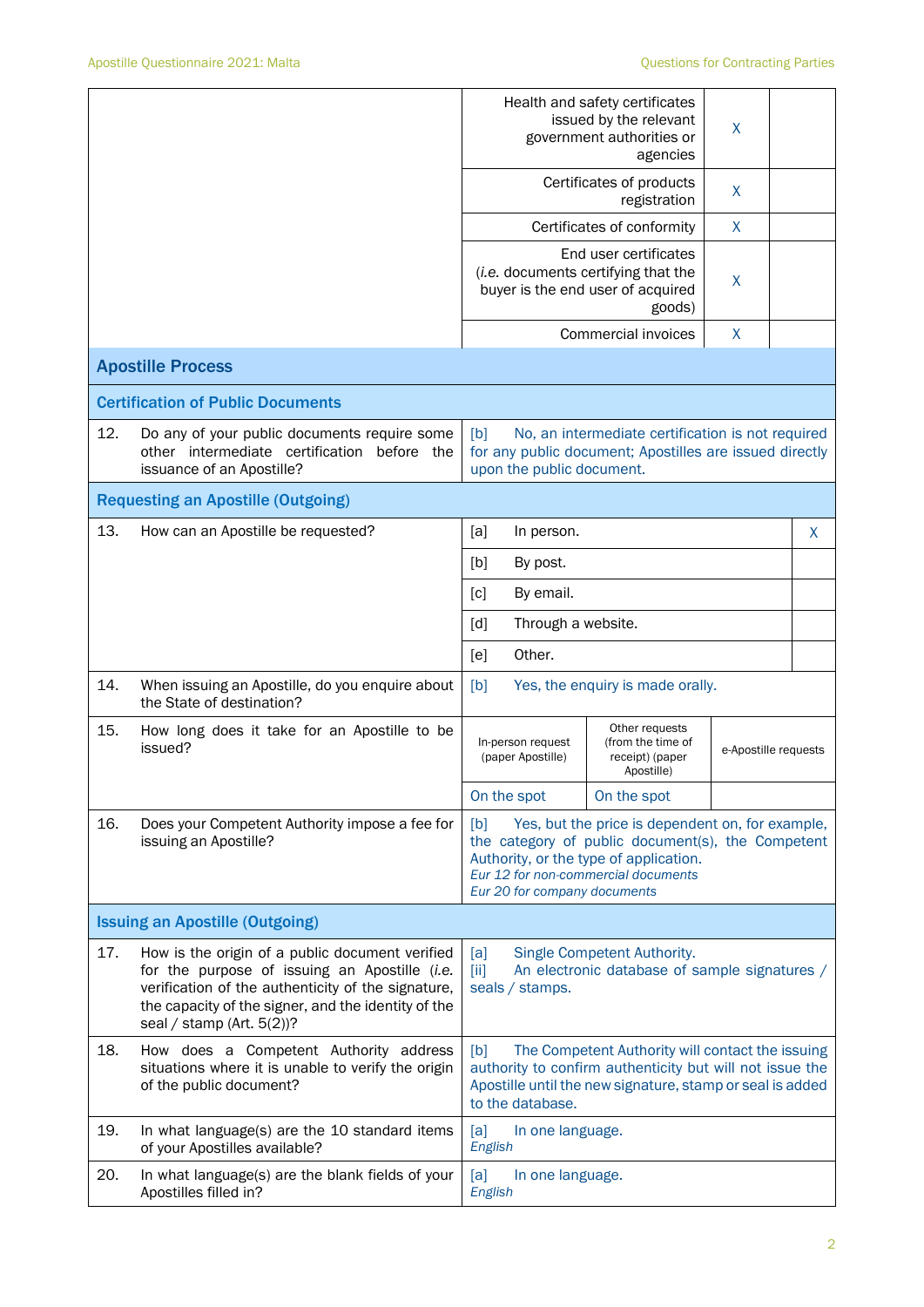| 21.                                                                                             | How are the blank fields of your Apostilles filled<br>in?                                                                                                                                      | [b]                                                                                                                                                                                                                                                   | Using computer software.                                                                                                                  |         |  |
|-------------------------------------------------------------------------------------------------|------------------------------------------------------------------------------------------------------------------------------------------------------------------------------------------------|-------------------------------------------------------------------------------------------------------------------------------------------------------------------------------------------------------------------------------------------------------|-------------------------------------------------------------------------------------------------------------------------------------------|---------|--|
| <b>Apostille Registers</b>                                                                      |                                                                                                                                                                                                |                                                                                                                                                                                                                                                       |                                                                                                                                           |         |  |
| 22.                                                                                             | How is your Apostille register, required by<br>Article 7, maintained?                                                                                                                          | [a]<br>[iii]                                                                                                                                                                                                                                          | Single Competent Authority.<br>Electronic form, not publicly accessible online.                                                           |         |  |
| 23.                                                                                             | What particulars are contained in your Apostille<br>register?                                                                                                                                  | [a]                                                                                                                                                                                                                                                   | Number and date of the Apostille<br>(required).                                                                                           | X       |  |
|                                                                                                 |                                                                                                                                                                                                | [b]                                                                                                                                                                                                                                                   | Name and capacity of the person signing<br>the document and $/$ or the name of<br>authority whose seal or stamp is affixed<br>(required). | $\sf X$ |  |
|                                                                                                 |                                                                                                                                                                                                | $\lceil c \rceil$                                                                                                                                                                                                                                     | Name and / or type of underlying<br>document.                                                                                             |         |  |
|                                                                                                 |                                                                                                                                                                                                | [d]                                                                                                                                                                                                                                                   | Description of the contents of underlying<br>document.                                                                                    |         |  |
|                                                                                                 |                                                                                                                                                                                                | [e]                                                                                                                                                                                                                                                   | Name of the applicant.                                                                                                                    | X       |  |
|                                                                                                 |                                                                                                                                                                                                | $[f]$                                                                                                                                                                                                                                                 | State of destination.                                                                                                                     |         |  |
|                                                                                                 |                                                                                                                                                                                                | [g]                                                                                                                                                                                                                                                   | Copy of the Apostille.                                                                                                                    | X       |  |
|                                                                                                 |                                                                                                                                                                                                | [h]                                                                                                                                                                                                                                                   | Copy of the underlying document.                                                                                                          |         |  |
|                                                                                                 |                                                                                                                                                                                                | $[1]$                                                                                                                                                                                                                                                 | Other.                                                                                                                                    |         |  |
| 24.                                                                                             | Is there a limit to how long records can be<br>retained on the Apostille register?                                                                                                             | [d]                                                                                                                                                                                                                                                   | No.                                                                                                                                       |         |  |
| 25.                                                                                             | If your register is not publicly accessible, how<br>frequently do your Competent Authorities<br>receive requests to verify an Apostille they have<br>issued in the register?                   | $\lceil c \rceil$<br>Between 2 and 10 times per year.                                                                                                                                                                                                 |                                                                                                                                           |         |  |
| <b>Technology &amp; the e-APP</b>                                                               |                                                                                                                                                                                                |                                                                                                                                                                                                                                                       |                                                                                                                                           |         |  |
| 26.                                                                                             | Under your internal law, do you recognise<br>electronic / digital signatures as functionally<br>equivalent to handwritten signatures (i.e. can a<br>public document be signed electronically)? | [b]                                                                                                                                                                                                                                                   | No.                                                                                                                                       |         |  |
| 27.                                                                                             | Under your internal law, are public documents<br>executed, or able to be executed, in electronic<br>form (whether or not they are to be used abroad<br>under the Convention)?                  | [b]<br>No, public documents are never executed in<br>electronic form.                                                                                                                                                                                 |                                                                                                                                           |         |  |
| 28.                                                                                             | Do you issue e-Apostilles?                                                                                                                                                                     | [b]<br>$\left[\text{iii}\right]$                                                                                                                                                                                                                      | No.<br>We are not currently planning to implement the<br>e-Apostille component.                                                           |         |  |
|                                                                                                 | For Parties that answered no to Q28.                                                                                                                                                           | [a]                                                                                                                                                                                                                                                   | Internal law limitations.                                                                                                                 | X       |  |
| 28.1. What challenges are you facing that may prevent<br>you from implementing the e-Apostille? | [b]                                                                                                                                                                                            | Judicial or administrative structure.                                                                                                                                                                                                                 | X                                                                                                                                         |         |  |
|                                                                                                 |                                                                                                                                                                                                | [c]                                                                                                                                                                                                                                                   | Implementation challenges (e.g. lack of<br>resources, lack of infrastructure).                                                            |         |  |
|                                                                                                 |                                                                                                                                                                                                | [d]                                                                                                                                                                                                                                                   | Cost.                                                                                                                                     | X       |  |
|                                                                                                 |                                                                                                                                                                                                | [e]                                                                                                                                                                                                                                                   | System interoperability / compatibility.                                                                                                  |         |  |
|                                                                                                 |                                                                                                                                                                                                | $[f] % \begin{center} % \includegraphics[width=\linewidth]{imagesSupplemental_3.png} % \end{center} % \caption { % Our method can be used for the use of the image. % Note that the \emph{Left:} \label{fig:case} \vspace{-1em} % \label{fig:case} %$ | Security concerns.                                                                                                                        |         |  |
|                                                                                                 |                                                                                                                                                                                                | [g]                                                                                                                                                                                                                                                   | Other.                                                                                                                                    |         |  |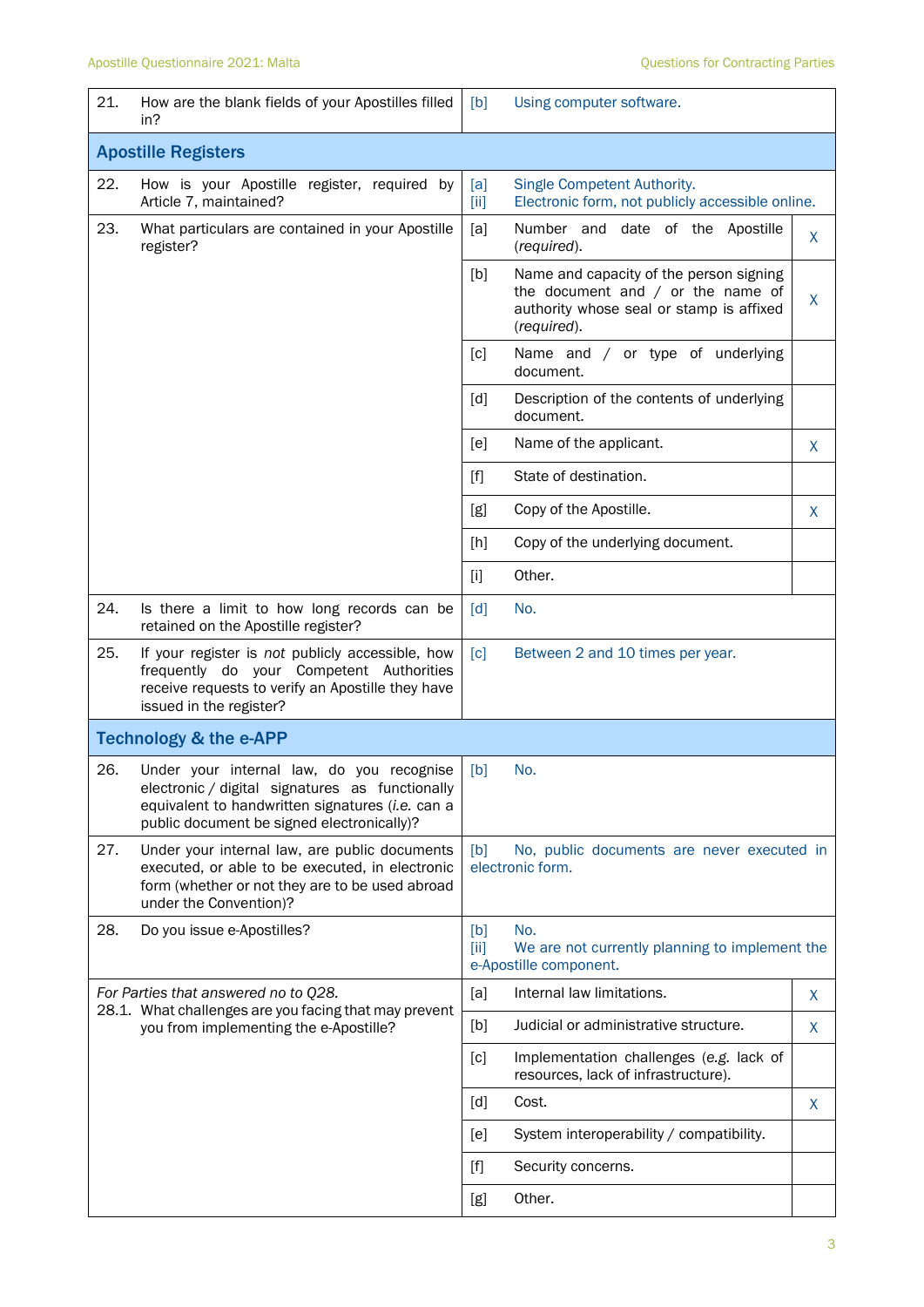| For Parties that answered no to Q28.<br>28.2. How do you issue an Apostille for a public<br>document executed in electronic form?                                 | Public documents are never executed<br>[a]<br>- in<br>electronic form.                                     |
|-------------------------------------------------------------------------------------------------------------------------------------------------------------------|------------------------------------------------------------------------------------------------------------|
| 29.<br>Are your authorities<br>equipped to<br>accept<br>incoming e-Apostilles?                                                                                    | Yes, all e-Apostilles can be processed.<br>[a]                                                             |
| 30.<br>Do you maintain an e-Register?                                                                                                                             | No.<br>[b]<br>[iii]<br>We are not currently planning to implement the<br>e-Register component.             |
| For Parties that answered no to Q30.                                                                                                                              | Internal law limitations.<br>X<br>[a]                                                                      |
| 30.1. What challenges are you facing that may prevent<br>you from implementing the e-Register?                                                                    | Judicial or administrative structure.<br>[b]<br>X                                                          |
|                                                                                                                                                                   | $\lceil c \rceil$<br>Implementation challenges (e.g. lack of<br>resources, lack of infrastructure).        |
|                                                                                                                                                                   | $\lceil d \rceil$<br>Cost.<br>X                                                                            |
|                                                                                                                                                                   | System interoperability / compatibility.<br>[e]<br>X                                                       |
|                                                                                                                                                                   | $[f]$<br>Security concerns.                                                                                |
|                                                                                                                                                                   | Other.<br>[g]                                                                                              |
| 31.<br>Have you been in contact with other Competent<br>Authorities that operate an e-APP component<br>and exchanged information and / or relevant<br>experience? | [b]<br>No.                                                                                                 |
| <b>Issues with Apostilles</b>                                                                                                                                     |                                                                                                            |
| 32.<br>Has an Apostille <i>issued</i> by your Competent<br>Authority ever been refused by the authorities of<br>another Contracting Party on the following        | [a]<br>Form requirements (e.g. square-shaped,<br>sides of at least nine centimetres, border,<br>ink, etc). |
| grounds:                                                                                                                                                          | [b]<br>The manner in which the Apostille was<br>affixed / attached<br>the<br>underlying<br>to<br>document. |
|                                                                                                                                                                   | [c]<br>The Apostille was not signed.                                                                       |
|                                                                                                                                                                   | [d]<br>of<br>the<br>standard<br>One<br>or<br>more<br>informational items were not filled in.               |
|                                                                                                                                                                   | The Apostille was in electronic form (an<br>[e]<br>e-Apostille).                                           |
|                                                                                                                                                                   | The underlying public document was in<br>$[f]$<br>electronic form.                                         |
|                                                                                                                                                                   | The underlying public document had<br>[g]<br>expired / was not issued within a certain<br>X<br>timeframe.  |
|                                                                                                                                                                   | The underlying document was not a<br>[h]<br>public document under the law of the<br>destination.           |
|                                                                                                                                                                   | Other.<br>$[1]$                                                                                            |
|                                                                                                                                                                   | Unknown.<br>[j]                                                                                            |
|                                                                                                                                                                   | [k]<br>No / Not applicable.                                                                                |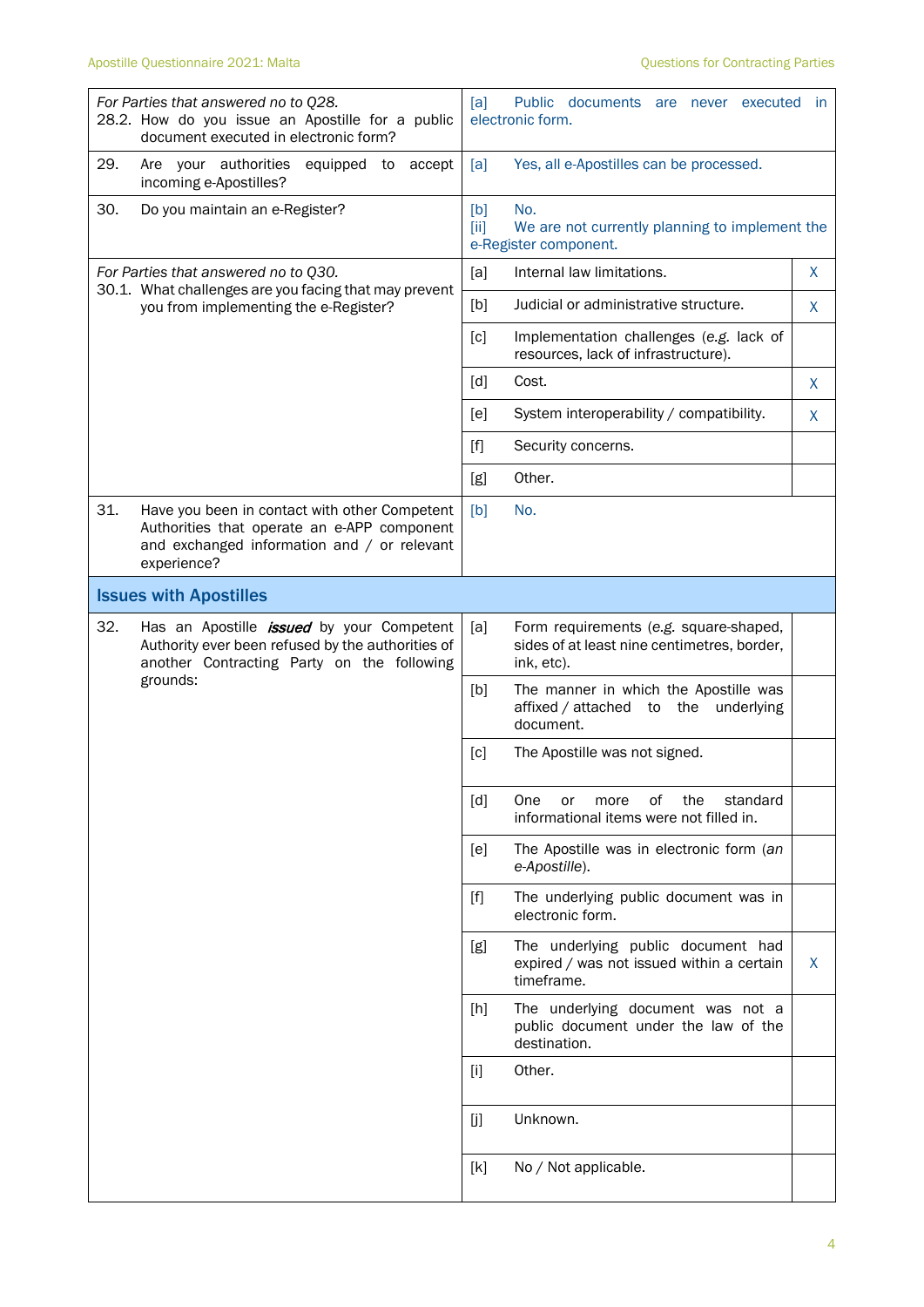| For Parties that answered other than "No" to Q32.<br>32.1. If an Apostille was rejected, what action did you                                                    | [a]<br>The Apostille was reissued.                                                                         |   |
|-----------------------------------------------------------------------------------------------------------------------------------------------------------------|------------------------------------------------------------------------------------------------------------|---|
| take?                                                                                                                                                           | [b]<br>Contacted the receiving authority.                                                                  |   |
|                                                                                                                                                                 | [c]<br>Contacted the Competent Authority of the<br>place of destination.                                   |   |
|                                                                                                                                                                 | Contacted nearest diplomatic mission of<br>[d]<br>the place of destination.                                |   |
|                                                                                                                                                                 | Contacted<br>diplomatic<br>[e]<br>own<br>mission<br>accredited to the place of destination.                |   |
|                                                                                                                                                                 | Contacted the Permanent Bureau.<br>$[f]$                                                                   |   |
|                                                                                                                                                                 | No action taken.<br>[g]                                                                                    |   |
|                                                                                                                                                                 | Other.<br>[h]<br>Document was re-issued and another apostille issued<br>on it                              | X |
|                                                                                                                                                                 | Unknown.<br>$[1]$                                                                                          |   |
| 33.<br>Has your Competent Authority ever been<br>requested by external Competent Authorities to<br>certify or confirm your procedure for issuing<br>Apostilles? | [b]<br>No.                                                                                                 |   |
| 34.<br>Has an Apostille received by your authorities<br>ever been refused on the following grounds:                                                             | The issuing State was not a Contracting<br>[a]<br>Party to the Apostille Convention.                       |   |
|                                                                                                                                                                 | Form requirements (e.g. square-shaped,<br>[b]<br>sides of at least nine centimetres, border,<br>ink, etc). |   |
|                                                                                                                                                                 | [c]<br>The manner in which the Apostille was<br>affixed / attached to the underlying<br>document.          |   |
|                                                                                                                                                                 | [d]<br>The Apostille was not signed.                                                                       |   |
|                                                                                                                                                                 | [e]<br>One or more of the standard<br>informational items were not filled in.                              |   |
|                                                                                                                                                                 | The Apostille was in electronic form (an<br>$[f]$<br>e-Apostille).                                         |   |
|                                                                                                                                                                 | The underlying public document was in<br>[g]<br>electronic form.                                           |   |
|                                                                                                                                                                 | The underlying public document had<br>[h]<br>expired / was not issued within a certain<br>timeframe.       |   |
|                                                                                                                                                                 | The underlying document was not a<br>$[1]$<br>public document under the law of the<br>destination.         |   |
|                                                                                                                                                                 | Other.<br>[j]                                                                                              |   |
|                                                                                                                                                                 | Unknown.<br>[k]                                                                                            | X |
|                                                                                                                                                                 | No / Not applicable.<br>$[1]$                                                                              |   |